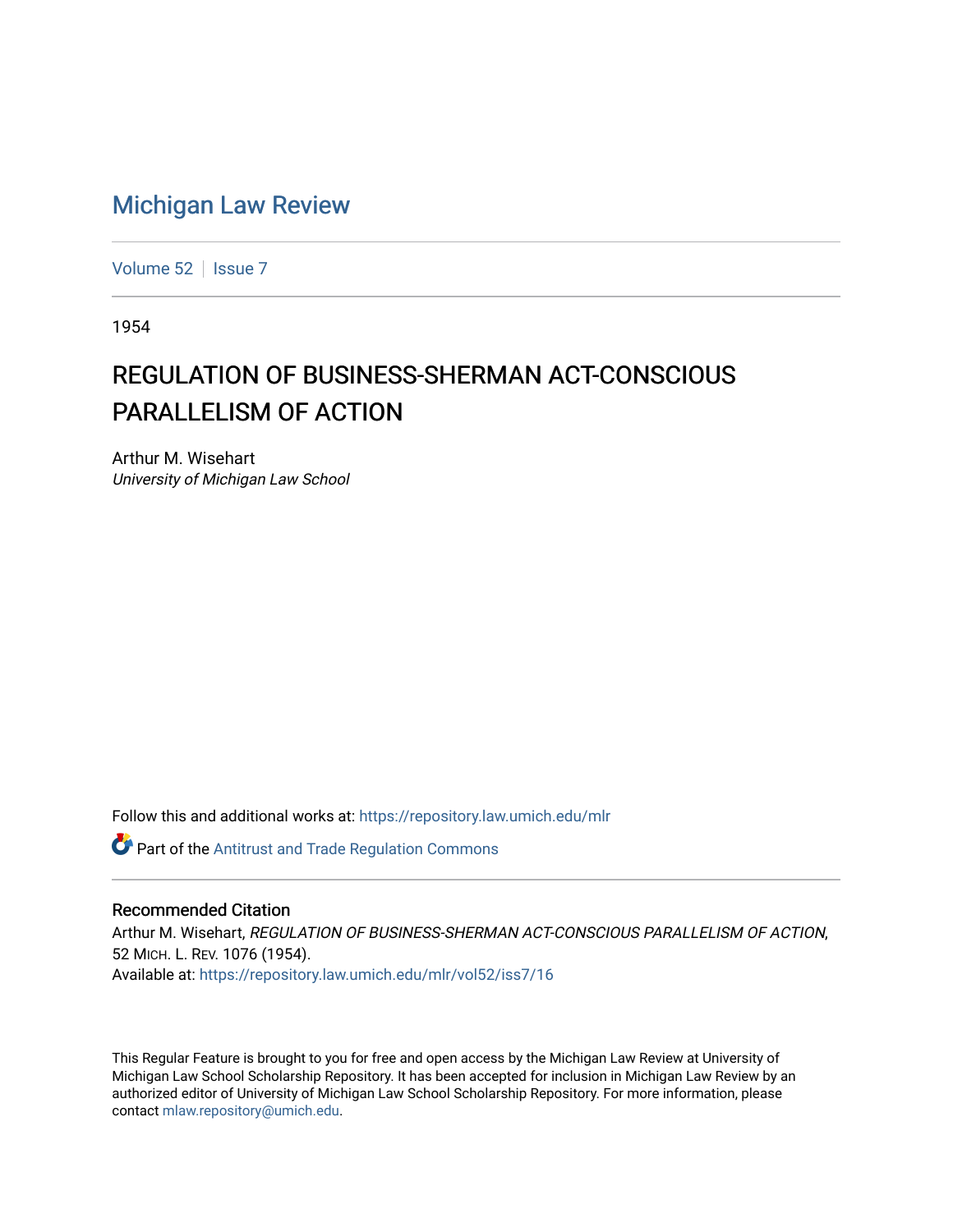REGULATION OF BUSINESS-SHERMAN ACT-CONSCIOUS PARALLELISM OF ACTION-Plaintiff attempted to lease first-run films from defendants, major motion picture distributors, for his new theater located six miles from downtown Baltimore in a suburban shopping center. When the defendants, acting separately, refused to make first-run leases to plaintiff, he brought an action for treble damages and an injunction, alleging that he had been injured by a national conspiracy to restrict first-run features to downtown theaters. Plaintiff contended that his showing of conscious parallelism of action on the part of the defendants established an antitrust violation as a matter of law, and that the only question left for the jury was the amount of damages. On certiorari, *held,* the question of whether an antitrust conspiracy should be inferred from conscious parallelism is factual and therefore is properly submitted to the jury. *Theatre Enterprises v. Paramount Film Distributing Corp., 346 U. S. 537, 74* S. Ct. 257 (1954).1

Section I of the Sherman Act declares that conspiracies in restraint of trade are illegal; section 2 condemns conspiracies to monopolize.2 Because of a desire to strengthen the act,<sup>3</sup> the courts have relaxed the traditional criminal law

1 The judgment in the principal case was given pursuant to a general verdict for the defendants. Since the trial court had instructed the jury that the plaintiff must prove both (1) that a conspiracy existed and (2) that the conspiracy was an unreasonable restraint on trade in order to recover, it is impossible to know whether the jury's general verdict was based upon a finding of the nonexistence of a conspiracy or whether it thought that a conspiracy existed but that it was not unreasonable. For the trial court's instructions, see Theatre Enterprises v. Paramount Film Distributing Corp., (4th Cir. 1953) 201 F. (2d) 306 at 315. The opinions of the court of appeals and the Supreme Court assume that the verdict was based upon the finding of an absence of conspiracy.

<sup>2</sup>26 Stat. L. 209 (1890), 15 U.S.C. (1946) §§1, 2.

a See United States v. Griffith, 334 U.S. 100 at 105, 68 S.Ct. 941 (1948).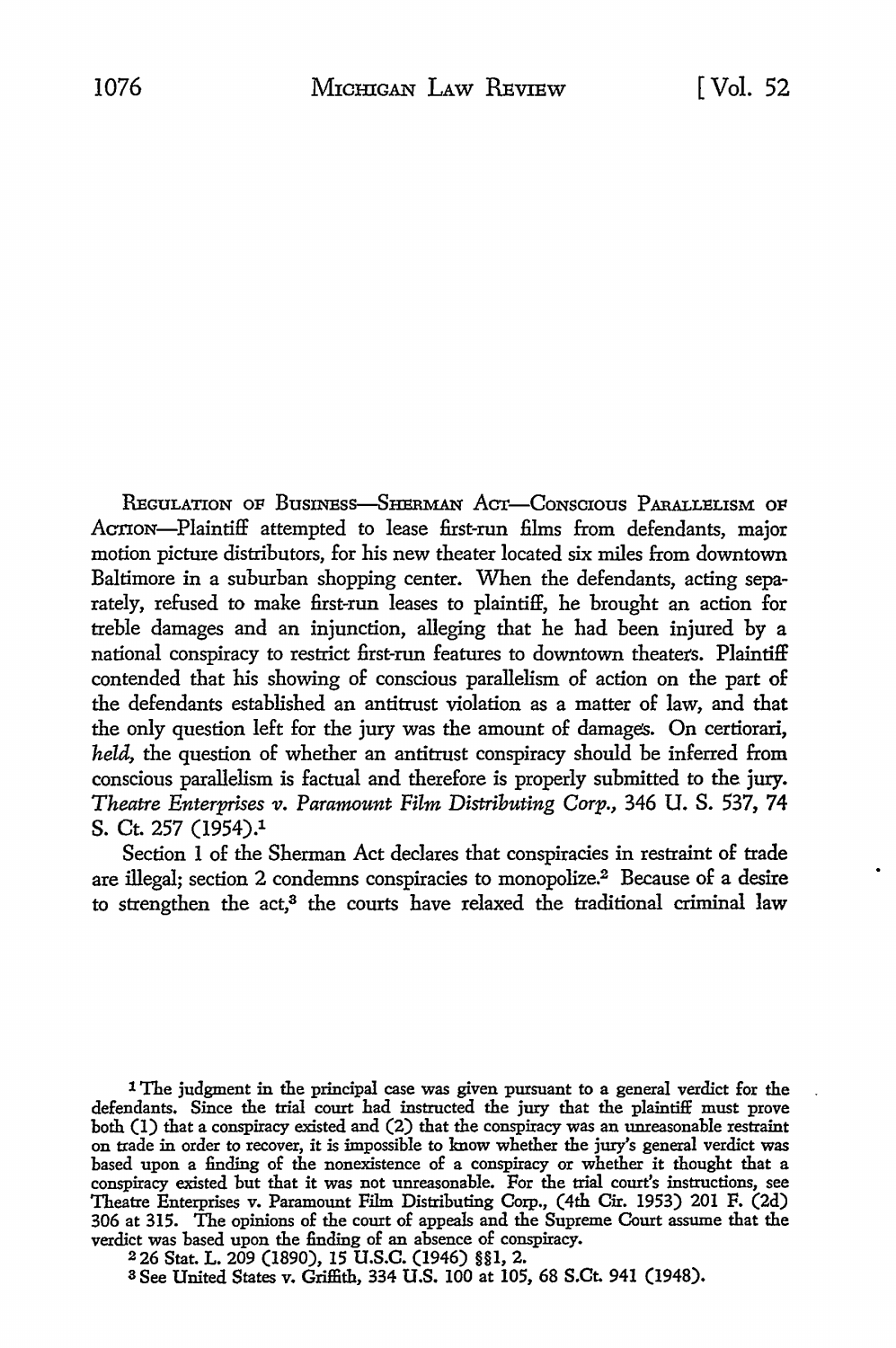1954] RECENT DECISIONS 1077

requirements of conspiracy.<sup>4</sup> Although an agreement is required,<sup>5</sup> the agreement need not be express.<sup>6</sup> It is not necessary to prove a specific intent to restrain or monopolize trade in order for the conspiracy to be illegal.<sup>7</sup> Since direct evidence is difficult to obtain, circumstantial evidence from which conspiracy can be inferred is sufficient.8 Conscious parallelism of action, i.e., the conscious following of a uniform pattern of business behavior by competitors, is evidence from which conspiracy can be inferred.<sup>9</sup> Persons interested in the enforcement of the Sherman Act against oligopolistic industries<sup>10</sup> have urged that conscious parallelism should be held conclusively to establish a conspiracy.11 It was on this theory that the plaintiff in the principal case contended that the only question for the jury to decide was the amount of damages. But the Court, speaking through Justice Clark, former Attorney General, rejected this contention and stated that whether or not a conspiracy can be inferred from conscious parallelism is a question of fact.<sup>12</sup>

Implicit in the view of the Court is the idea that there are situations in which conscious parallelism is not violative of the antitrust laws. For example, if it is clear that the defendants' similar acts are the only ones which a prudent businessman acting independently would adopt in the same situation, it is doubtful whether antitrust policy would permit the inference of an illegal conspiracy.13 Surely it is not in the public interest to require the adoption of imprudent business policies in order to gain protection from the contamination of conspiracy.14 On the other hand, if a prudent businessman clearly would

<sup>4</sup>See the concurring opinion of Justice Jackson in Krulewitch v. United States, 336 U.S. 440 at 445, 452, 69 S.Ct. 716 (1949).

5 Principal case at 540.

<sup>6</sup> See United States v. United States Gypsum Co., 333 U.S. 364 at 394, 68 S.Ct. 523 (1948).

<sup>7</sup>See Interstate Circuit v. United States, 306 U.S. 208, 59 S.Ct. 467 (1939); Ameri- can Tobacco Co. v. United States, 328 U.S. 781, 66 S.Ct. ll25 (1946).

s See United States v. Masonite Corp., 316 U.S. 265, 62 S.Ct. 1070 (1942); Bigelow v. RKO Radio Pictures, (7th Cir. 1945) 150 F. (2d) 877, revd. on other grounds 327 U.S. 251, 66 S.Ct. 574 (1946). See also Pevely Dairy Co. v. United States, (8th Cir. 1949) 178 F. (2d) 363, cert. den. 339 U.S. 942, 70 S.Ct. 794 (1950), in which the view is expressed that the inference will be permitted in a criminal proceeding only when that is the only possible inference that can be drawn. Cf. Bordonaro Bros. Theatres v. Paramount Pictures, (2d Cir. 1949) 176 F. (2d) 594.<br><sup>9</sup> See United States v. Griffith, note 3 supra.

<sup>10</sup> To the effect that the motion picture industry is oligopolistic, see TNEC Mono-GRAPH No. 43 (1941).

<sup>11</sup>See 3 STANFORD L. REv. 679 at 680 (1951).

12"... this Court has never held that proof of parallel business behavior conclusively establishes agreement or, phrased differently, that such behavior itself constitutes a Sherman Act offense. Circumstantial evidence of consciously parallel behavior may have made heavy inroads into the traditional judicial attitude toward conspiracy; but 'conscious parallelism' has not yet read conspiracy out of the Sherman Act entirely." Principal case at 541.

13 See United States v. Borden Co., (D.C. lli. 1953) Ill F. Supp. 562. The situation might be different where a monopoly or an attempt to exercise monopolistic power is involved. See William Goldman Theatres v. Loew's, (3d Cir. 1945) 150 F. (2d) 738, cert. den. 334 U.S. 811, 68 S.Ct. 1016 (1948); Interstate Circuit v. United States, note 7 supra.

14 See CHAMBERLIN, THE THEORY OF MONOPOLISTIC COMPETITION, 6th ed., c. III (1950).